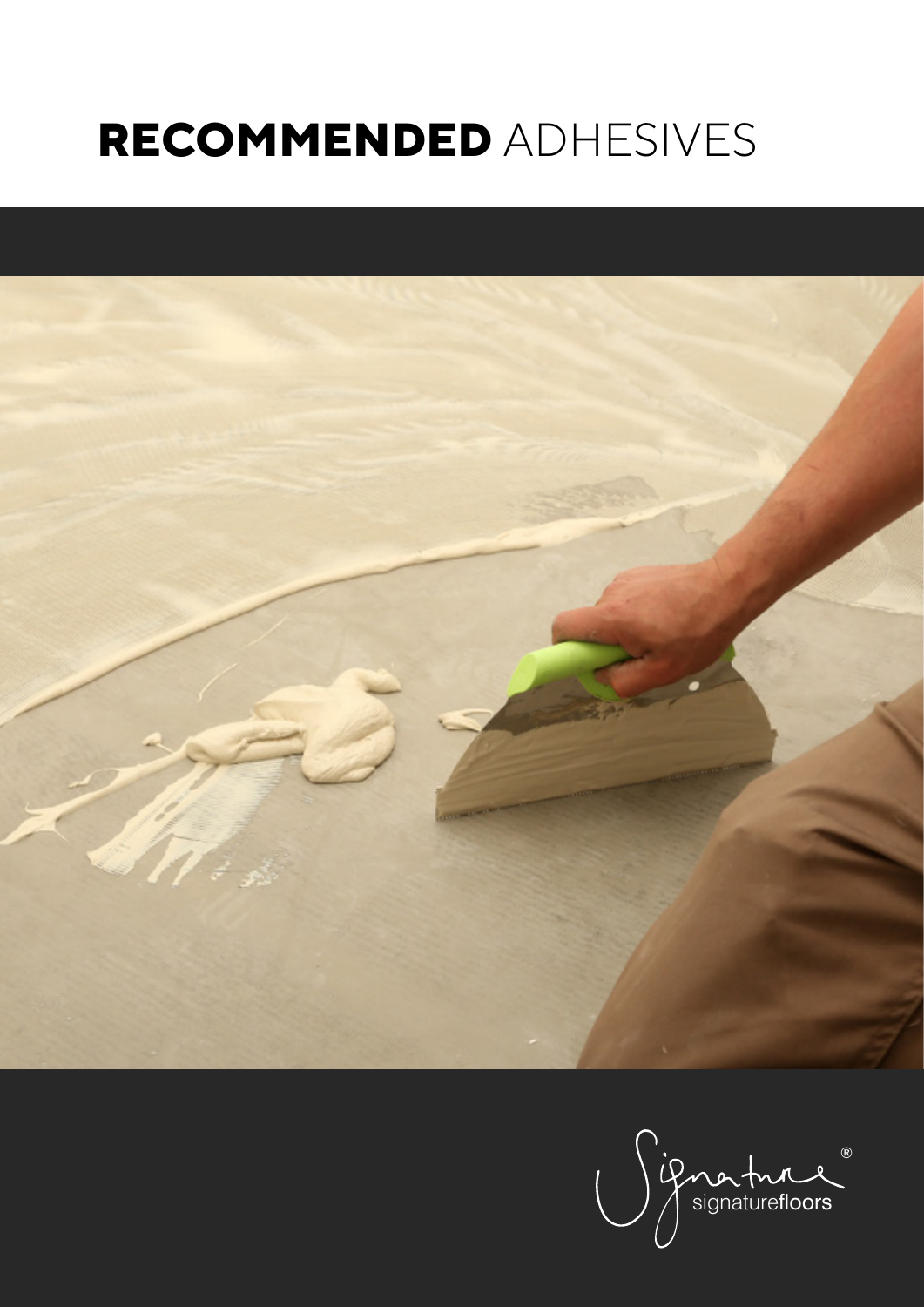## RECOMMENDED ADHESIVES

|              | <b>Stick Vinyl Planks</b>                                                                                    | <b>Sheet</b>                                                                | <b>Rubber</b>                                                                                  | Carpet Tile*                                                | <b>Axminster &amp; Wilton</b>            | Needlepunch                                                                | Wovn Tiles                                                                                                                                             |
|--------------|--------------------------------------------------------------------------------------------------------------|-----------------------------------------------------------------------------|------------------------------------------------------------------------------------------------|-------------------------------------------------------------|------------------------------------------|----------------------------------------------------------------------------|--------------------------------------------------------------------------------------------------------------------------------------------------------|
| Ardex        | AF172 (HS)<br>AF545 (TC)                                                                                     | AF172 (HS)<br>AF142 (HS)                                                    | AF172 (HS)<br>AF545 (2P)                                                                       | AF236 (PS)                                                  |                                          |                                                                            |                                                                                                                                                        |
| Holdfast     | Holdfast 416 (HS)<br>Holdfast 451 (TC)                                                                       | Holdfast 416 (SPS)<br>Holdfast 772 (HS)                                     | Holdfast 451 (2P)                                                                              | Holdfast 777 (PS)<br>Holdfast 640 (PS) roll                 | Holdfast 104 (DSI)<br>Holdfast 108 (DSI) |                                                                            | Holdfast 416 (SPS)<br>Holdfast 772 (HS)<br>Holdfast 777 (PS)                                                                                           |
| Mapei        | Ultrabond VS90 plus (HS)<br>Ultrabond Eco V4SP (HS)<br>Ultrabond EcoV4 Evolution<br>Ultrabond MS 4 LVT Wall* | Ultrabond VS90 plus (HS)<br>Ultrabond Eco V4SP<br>Ultrabond EcoV4 Evolution | Ultrabond V4SP (HS)<br>Ultrabond VS90 plus (HS)<br>Adesilex G19 (2P)<br>Ultrabond MS 4LVT (TC) | Ultrabond Eco fix (PS)*                                     | Ultrabond Eco170 (DSI)                   | Ultrabond Turf (OD)<br>Ultrabond Eco V4SP (DSI)<br>Ultrabond Eco 170 (DSI) | Ultrabond Eco Fix*<br>Ultrabond Eco 380<br>Ultrabond Eco V4SP<br>Ultrabond Eco V4 Evolution<br>Ultrabond Eco VS90 Plus<br>Ultrabond Eco MS 4 LVT Wall* |
| <b>MJS</b>   | MJS Enviro 2012 (HS)                                                                                         | MJS Maxbond 107 (SPS)<br>Enviro 2007 (SPS)<br>Enviro 2012 (HS)              | MJS Maxbond MPU (2P)<br>MJS Enviro 2012 (HS)                                                   | MJS Enviro 2009 (PS)                                        | Enviro 2010 (HS)                         | MJS 006 (OD)                                                               | MJS Enviro 2012 (HS)                                                                                                                                   |
| <b>Nexus</b> | <b>NA870 (HS)</b>                                                                                            | <b>NA820 (SPS)</b><br>NA870 (HS)                                            | NA870 (HS) TBC<br>NA560 (2P)                                                                   | NA840 (PS)                                                  | Nexus 910 (HS)                           | Nexus 485 (OD)                                                             | <b>NA870 (HS)</b>                                                                                                                                      |
| <b>RLA</b>   | <b>RLA GS220 (HS)</b><br>Polymer 265 (HS)<br>Polymer 365 (HS)                                                | <b>RLA GS220 (HS)</b><br>Polymer 265 (HS)<br>Polymer 365 (HS)               | RLA 1718 (2P)                                                                                  | <b>RLA GS300 (PS)</b><br>RLA GS444 (PS)<br>Polymer 999 (PS) | Polymer 300 (DSI)                        |                                                                            | <b>RLA GS220 (HS)</b><br><b>RLA GS300 (PS)</b><br>Polymer 265 (HS)<br>Polymer 365 (HS)                                                                 |

\*Must use U1 trowel

ignature de la décembre de la mercion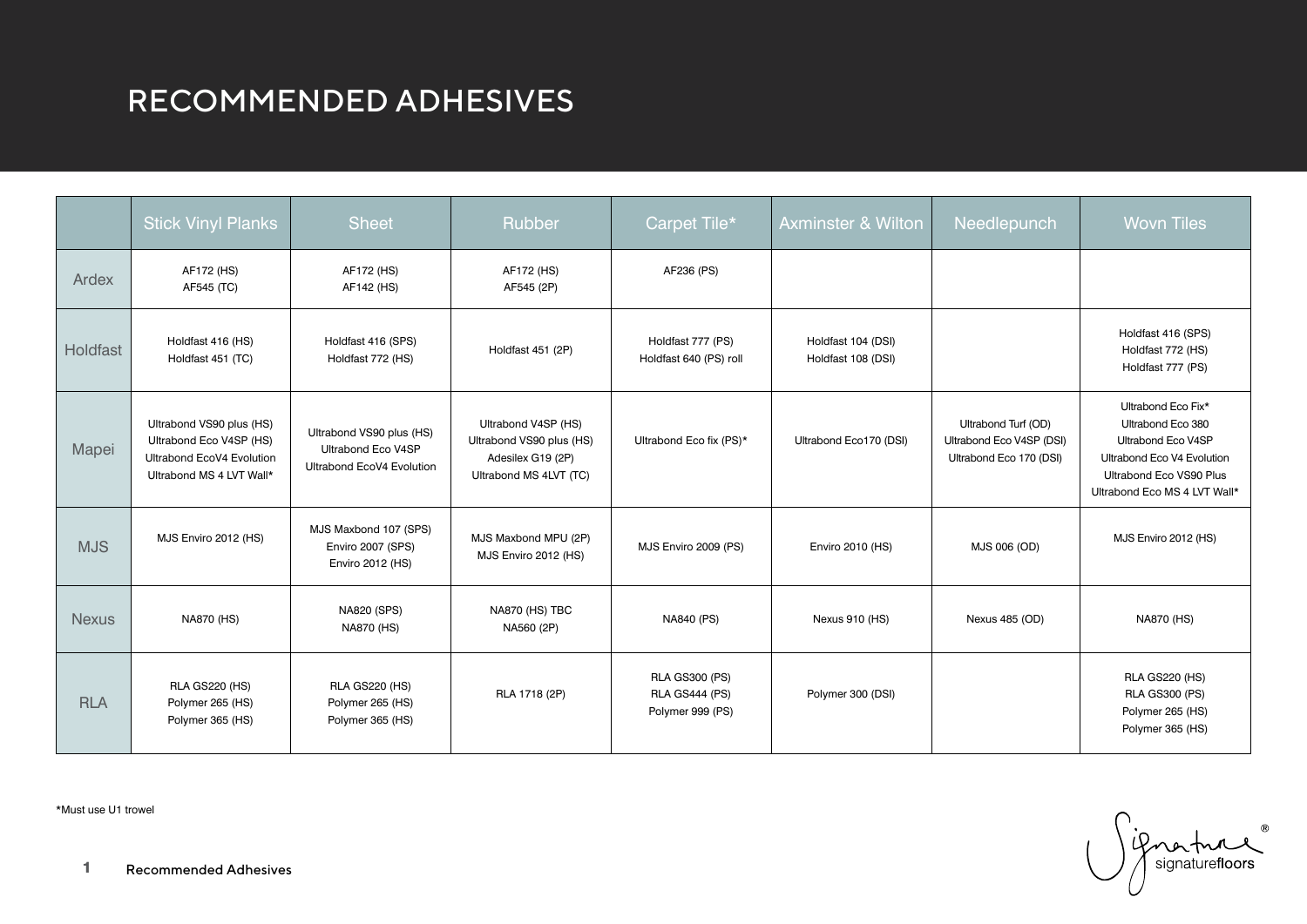## RECOMMENDED ADHESIVES

|         | <b>Stick Vinyl Planks</b>                                                       | <b>Sheet</b>                                             | <b>Rubber</b>                  | Carpet Tile*                         | <b>Axminster &amp; Wilton</b>                                                 | Needlepunch                               | Wovn Tiles                           |
|---------|---------------------------------------------------------------------------------|----------------------------------------------------------|--------------------------------|--------------------------------------|-------------------------------------------------------------------------------|-------------------------------------------|--------------------------------------|
| Roberts | Roberts 200 (HS)<br>Roberts 285 (HS)<br>Roberts 280 HT (HS)<br>Roberts 555 (2P) | Roberts 200 (HS)<br>Roberts 285 (HS)<br>Roberts 555 (2P) | Roberts 555 (2P)               | Roberts 656 (PS)<br>Roberts 585 (PS) | Roberts 95 (DSI)<br>Roberts 59 (DSI)<br>Roberts 100 (DSI)<br>Roberts 85 (DSI) | Roberts 6037 (OD)<br>Roberts 85 (DSI)     | Roberts 200 (HS)<br>Roberts 285 (HS) |
| Uzin    | 2000SE (HS)<br>KE66 (HS)<br>KR430 (TC)                                          | 2000SE (HS)<br>KE66 (HS)<br>KR430 (TC)                   | KE66 (HS)<br><b>KR430 (TC)</b> | U500 (PS)                            | <b>UZ57 (DSI)</b>                                                             | <b>UZ57 (DSI)</b><br><b>KE2000S (DSI)</b> | 2000SE (HS)<br>KE66 (HS)             |

*\* All pressure sensitive adhesives MUST be applied with a V1 trowel for cushioned backed carpet tiles.*

Substrate porosity and environmental factors will have an effect on the open time of adhesives, please ensure all adhesives are applied as per manufacturer's instructions, ensuring correct spread rates and transfer. Failure to comply may affect any warranty conditions.

#### **For further technical information please contact adhesive manufacturer.**

| Ardex          | 1800 224 070 | Mapei        | 07 3276 5000 |
|----------------|--------------|--------------|--------------|
| <b>RLA</b>     | 1800 242 931 | Uzin         | 0419 169 925 |
| Holdfast       | 1800 242 931 | MJS          | 0438 424 949 |
| <b>Roberts</b> | 1800 242 931 | <b>Nexus</b> | 03 9706 4022 |

**(PS)** Pressure Sensitive **(SPS)** Semi Pressure Sensitive **(HS)** Hard Set **(TC)** Total Cure **(2P)** Two Component **(OD)** Outdoor **(DSI)** Direct Stick Indoor